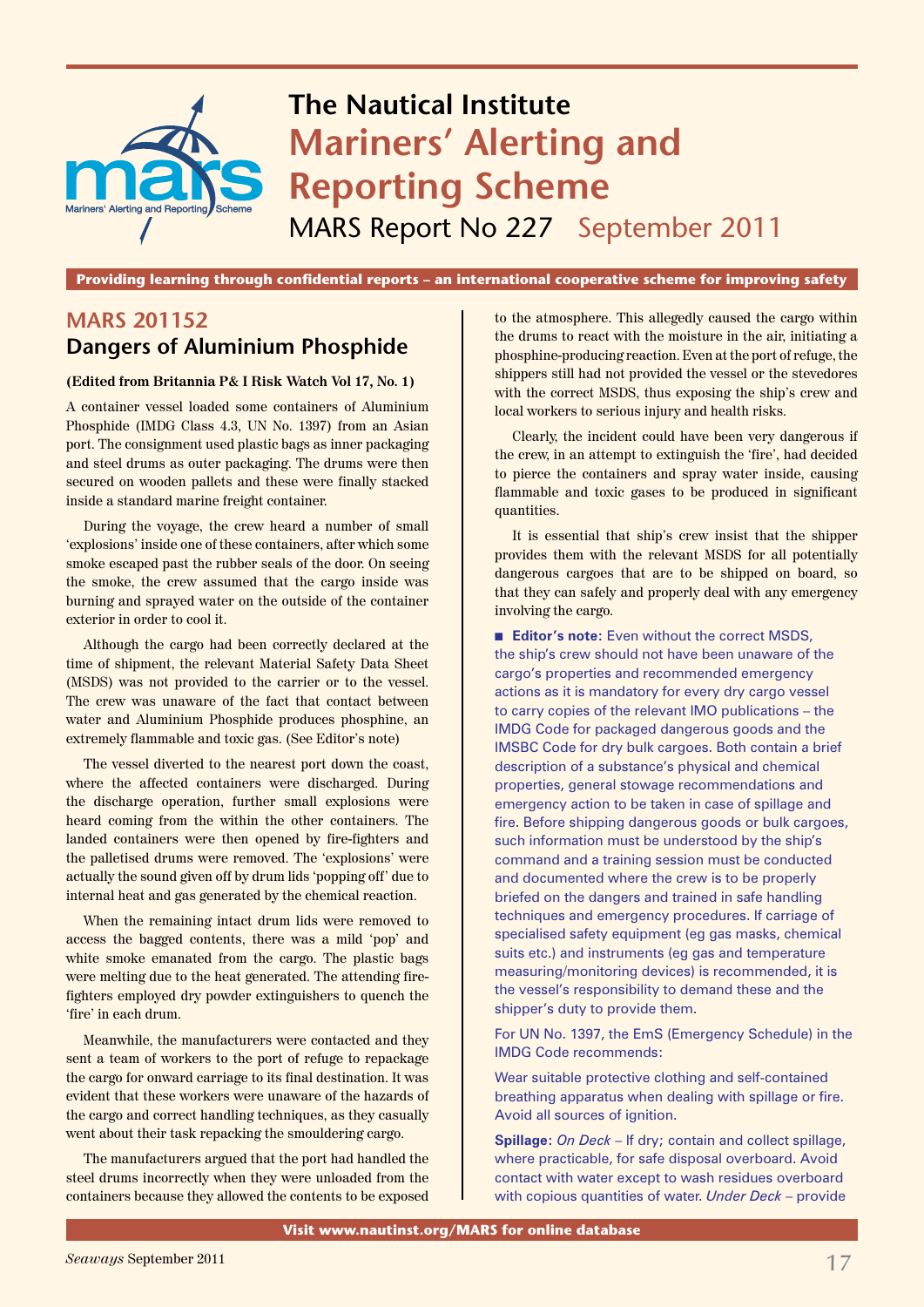adequate ventilation. Check atmosphere before entering space (toxicity and explosive hazards) and use selfcontained breathing apparatus. Keep dry and collect spillage, where practicable, using soft brushes and plastic trays for safe disposal overboard. If wet, use inert (non-combustible) absorbent material and dispose of overboard.

**Fire:** *On Deck* – For packages, smother with dry inert powdered material or let fire burn. Remove receptacles likely to be involved but if not practicable, cool nearby cargo with copious amounts of water. For cargo transport units if the fire is not igniting nearby cargoes, let the fire burn, otherwise cool the unit with copious quantities of water. *Under Deck* – stop ventilation, batten down the hatches and use ship's fixed fire-fighting installation (not water). Otherwise adopt action as for *On Deck*.



Workers without  $\blacktriangleright$ personal protective equipment (PPE) re-packing the

 $\triangle$  Exothermic reaction melting the inner packaging (plastic bag)

consignment, risking exposure to toxic phosphine gas

## **MARS 201153 Human error causes oil spill**

One of our tankers was discharging cargo alongside at an oil terminal in USA, when an overflow of Low Sulphur Marine Gas Oil (LSMGO) occurred from the vent pipe of the starboard Diesel Oil (DO) storage tank. The overflow was stopped immediately and spill control measures initiated, however some of the oil had flowed over the gutter plate and escaped overboard. Spill abatement and control measures were carried out by the Qualified Individual (QI) under the supervision of the USCG.

### **Result of onboard investigation**

In preparation for internal transfer of LSMGO, the junior engineer independently chose to prepare the receiving (DO storage) tank and line up the valves and the fuel oil (FO) transfer pump just before the end of the evening watch, which was about to be handed over from the third engineer to the fourth engineer. Observing that there was a small quantity of remnants in the receiving tank, the junior engineer decided on his own that it would be prudent to transfer this into a drain tank. As per established procedure, he inspected and confirmed that the line from the FO storage tank (which temporarily contained the LSMGO to be transferred the next day) was isolated, opened the suction to the receiving tank and inlet valve of the drain tank, and started the FO transfer pump (vertical shaft, centrifugal type) locally from the bottom platform. This transfer should have taken only a couple of minutes. Once the receiving tank was confirmed to be empty, he proceeded to stop the transfer pump locally and shut the inlet valve of the drain tank.

Unfortunately, on this occasion, the junior engineer did not press the stop button hard enough to deactivate the motor. The design and location (below the bottom plates) of the FO transfer pump was such that, apart from the indicator panel in the control room (ECR), the only reliable method to ascertain its status was to look at the exposed portion of the drive shaft from inside the bilge space, as its motor does not generate sufficient noise to be audible above the engine room noise. Believing that pump was now stopped, the junior engineer reopened the suction valve of the FO storage tank and the inlet valve of the DO receiving tank in preparation for the transfer the next day. Other stop valves along the line were normally kept open for convenience, and it had become the established practice to route and control transfers by operating valves at the pump.

The junior engineer then went to the ECR, where the watch was being handed over, but did not inform either of the watch engineers about the transfer preparations that he had executed. He also failed to check the ECR panel to confirm the status of the pump, which was now transferring LSMGO from the FO storage tank to the DO storage tank. At the same time, the fourth engineer, having taken over the watch, was concentrating on the inert gas plant and cargo pump turbines, and did not notice the status of the fuel oil transfer pump on the rear ECR panel. After about an hour, the DO storage tank began to overflow. The fact that the transfer pump was operational was only noticed when the fourth engineer was informed about the spill by the C/O from the deck.

#### **Lessons Learnt**

**1.** Operation of valves and pumps associated with the fuel system are to be only carried out under the direct supervision of the watch keeping or senior engineer. This task is not to be entrusted to the junior engineers or ratings.

**2.** The Chief Engineer to include strict instructions in his standing orders that any internal transfer including those from/to drains tanks must be carried out with his permission and under direct supervision of the duty engineer.

**3.** The internal transfer checklist as part of the SMS must be properly used.

**4.** The duty engineer must exercise strict control over all activities undertaken by the personnel during his watch and must ensure that he is informed of all the activities being performed in the engine room.

**5.** Any pump must be reliably checked after stopping to confirm that it has actually stopped. Where pumps and system are started by local control buttons/ switches which do not have indicators, a positive means of identification of the state of the pump must be obtained from the ECR or by other physical means.

**6.** Senior engineers are to ensure that all personnel are sufficiently trained in the fuel pumping and piping system, especially where specific arrangements have been made for segregating LSMGO in emission control areas.

# **MARS 201154 Sea suctions choked with fish**

Our oil tanker was discharging at an Asian oil terminal. Simultaneously, the vessel was being inspected by a vetting inspector and the owner's superintendent was also attending. The inert gas (IG) plant was in operation. About four hours into the discharge, the C/E was informed that the seawater low pressure alarm had been activated. He came to the engine room and observed that all the sea water pumps were showing inadequate discharge pressure. At the time, the high sea suction was in use, and even though it was well under water, the C/E instructed the duty engineer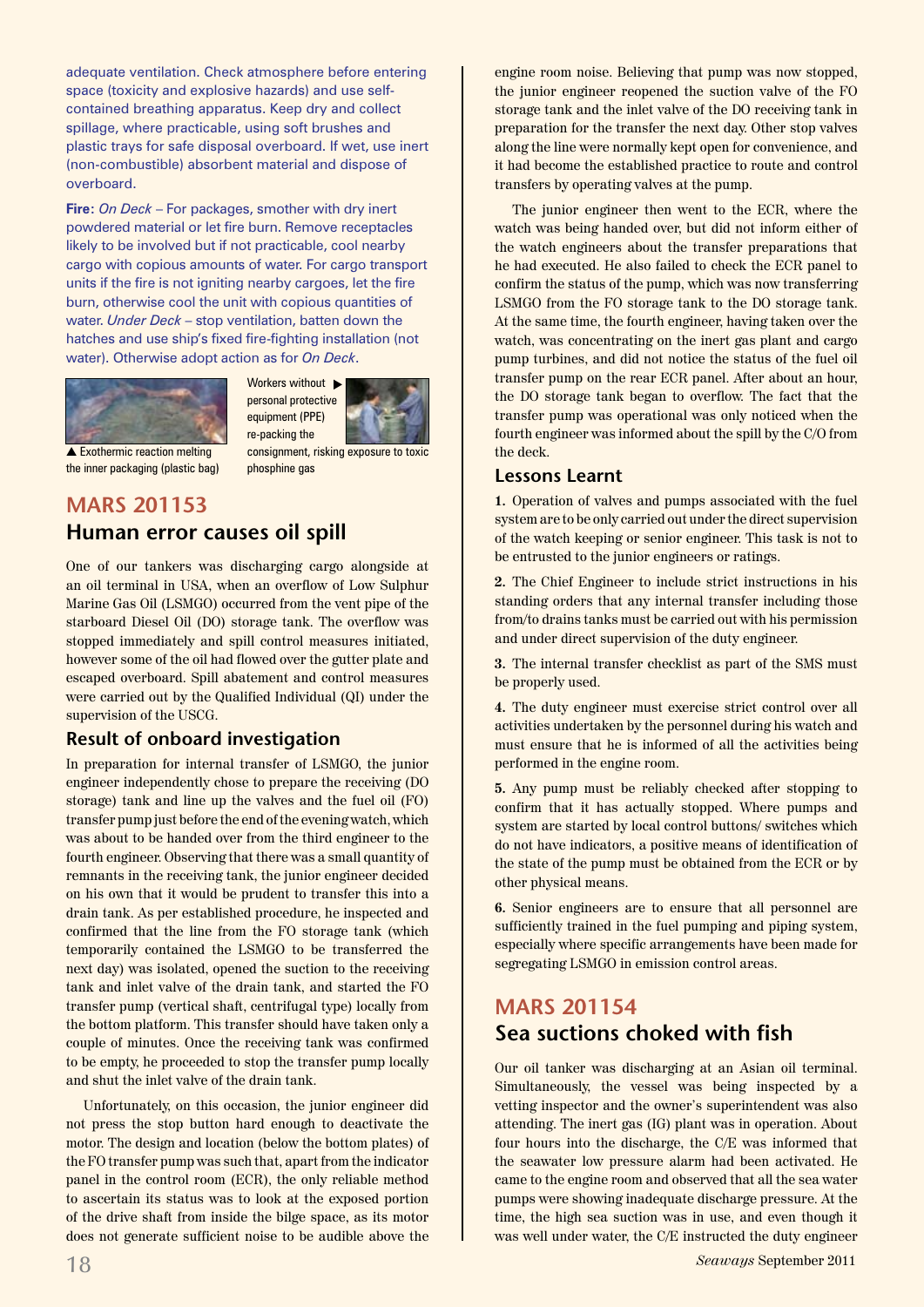to change over to the low sea suction in order to improve the head. Immediately, the pump suction and discharge pressures became normal. After monitoring the system for some time, the C/E left for his cabin. After a few more hours, the problem recurred and the C/E again returned to find all seawater pumps had developed vacuum condition on the suction side and were showing very low discharge pressures. It was immediately suspected that the strainers inside the sea suction chests were clogged. However, with the cargo pumps and IG plant operating at full capacity, it was decided to use both the high and low sea suctions together to avoid stoppage of any of the seawater pumps. It was not possible to open up any of the sea chests to clean the strainer without halting the discharge, with attendant commercial implications. The Master and superintendent were informed of the serious situation, when, by chance, the terminal announced a temporary stop in cargo operation. Until this stoppage time, the engine room had spent a nervous few hours with the pumps struggling to develop adequate water flow.

In the middle of this crisis, a class surveyor was scheduled to attend for annual survey. On arrival, he declared his intention of testing the operation of the deck foam monitor with both fire and service pumps, which was quite a tough task under the circumstances. With great trepidation, the engineers were able to adjust the pump suction and discharge valves to satisfactorily demonstrate the operation of the deck foam monitor. Soon after the departure of the class surveyor, cargo operations were halted at the terminal's request and with the IG scrubber and condenser sea water pumps stopped, and auxiliaries under control, the low sea chest was opened up for inspection. A mass of tiny fish was found inside, and when the strainer was extracted, it was found to be completely choked from the suction side. After non-stop work by the crew, the suction was completely cleaned out, and the strainer replaced after the mesh was cleared. After the sea chest was boxed up, it was put in use and all seawater pumps were tested and found to be developing normal pressures. The high sea suction was also found to be choked with fish, and was similarly cleared and boxed up, by which time cargo discharge was resumed, with terminal instructions for continuous discharge until completion. Unfortunately, just four hours after resuming cargo discharge, seawater pressure again became low, forcing the simultaneous use of both sea suctions. The Master and superintendent were regularly updated of the situation, when, without prior intimation, port state inspectors boarded the ship. The mess near the sea suctions was quickly cleaned up, and the vessel passed the inspection creditably despite the accumulated stress of the past 24 hours. Just after the port state inspection, and towards the end of cargo discharge, abnormally high temperatures were observed in the steam condenser shell and condensate lines, calling for urgent corrective actions. Discharging was finally completed later that night. An exhausted engine room crew once again opened, cleaned and boxed up the sea suctions (again filled with tiny fish) and the ship sailed from the terminal without any delay, much to everyone's relief.

### **Corrective / preventative actions**

**1.** The fleet (especially a sister vessel) was advised to use high sea chest in ports as this is generally located close to several overboard discharges; e.g. ballast, condenser sea

water, fire and general service (GS), and IG scrubber pumps. The turbulence created in the vicinity of these overboard discharges may help prevent fish being drawn towards the high sea suction.

**2.** It was also suggested that regular injection of steam into sea chests might assist in keeping the strainers clear of unwanted fishes and other organisms.



 View of clogged strainer of sea chest



Sea chest with  $\blacktriangleright$ strainer removed

## **MARS 201155 Gangway damaged during unberthing**

One of our vessels was to move from her berth (port side alongside) and tie up at another berth (starboard side alongside) further up the dock. A pilot and two harbour tugs arrived at the designated time and Master - Pilot information was exchanged before commencing the movement. The pilot requested that the port accommodation ladder be hoisted by only a few metres and retained there, as he intended to use it for disembarking from the 'sea' side at the next berth. Due to the ship's draught, height of the pier and the state of tide, in this 'raised' position, the gangway was only about a metre clear of the jetty.

During the unmooring operation, there was a strong offshore wind and moderate rain, and due to the latter, both the Master and the Pilot remained inside the wheelhouse throughout. On the pilot's advice, all headlines and sternline(s) were first let go, retaining only the backsprings fore and aft. After the sternline(s) had been retrieved on board, the deck officer in charge of the aft mooring station went over to the backspring winch, which was situated on starboard main deck, forward of the accommodation. He engaged the gear of the mooring winch and slackened the aft backspring. From his location across the full width of the ship, the deck officer had no view of the quayside, and was relying on and responding to hand signals from an A/B stationed at the ship's port side. Due to the low clearance between the gangway and the jetty, the length and lead angle